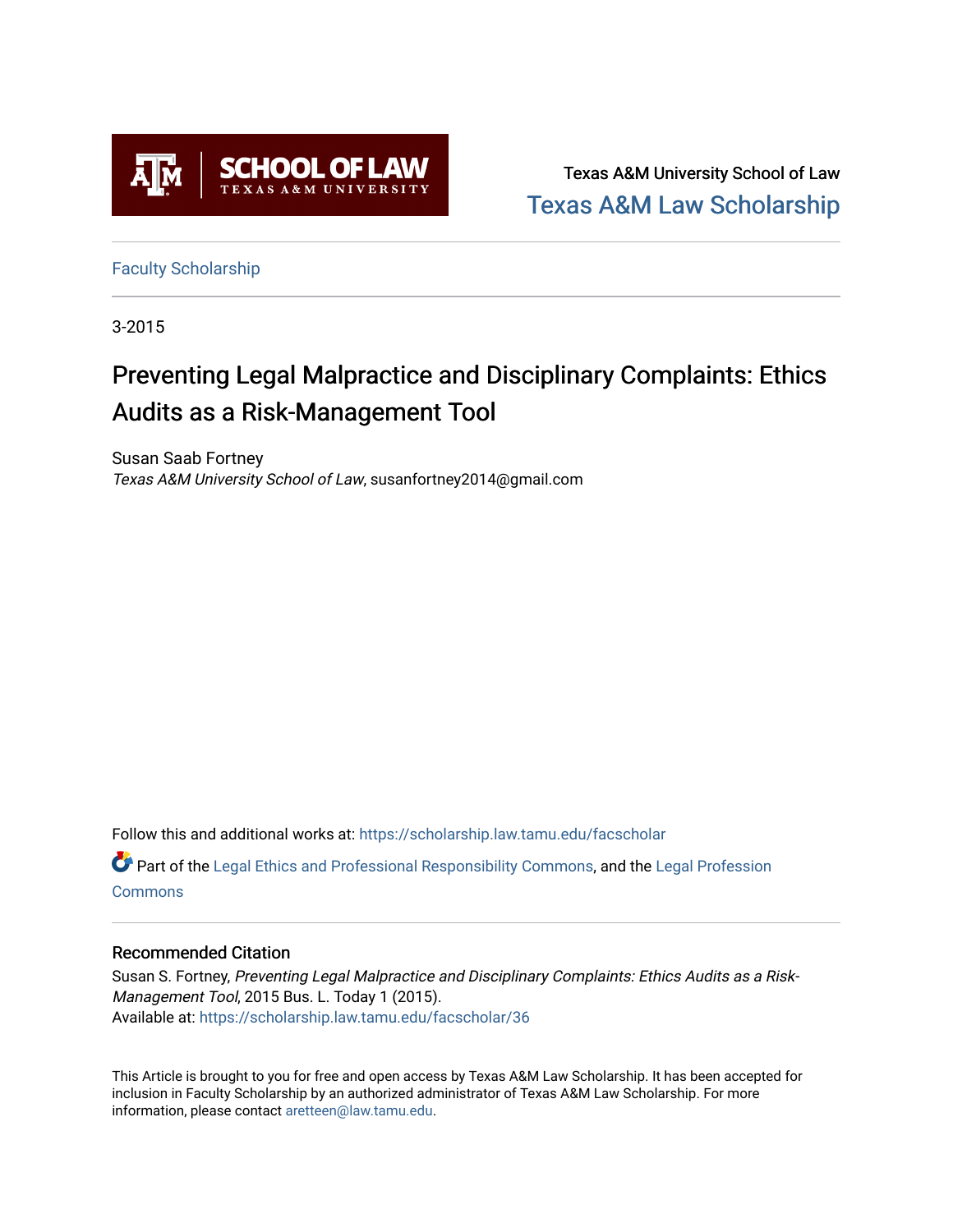# BUSINESS LAW TODAY

## Ethics Corner:

Preventing Legal Malpractice and Disciplinary Complaints: ethics Audits as a Risk-Management Tool

After a long week of putting out fires as *managing partner of a 20-lawyer irm, you are ready for the weekend. On the way out of the ofice, a senior partner approaches you. Looking stunned, the partner gives you a demand letter from a plaintiffs' lawyer. The letter states that the partner's failure to advise a tax client on changes in the law resulted in the client having to pay over \$1 million in taxes and penalties. On relecting on the assertion, you suggest that the irm should be able to successfully defend the claim, in part, because boilerplate language in the irm's engagement letter limits the scope of representation. In addition, you note that language in the irm's termina*tion letter clarifies that the firm's responsi*bilities cease at completion of the particular engagement. You indicate that on Monday morning you will pull the ile from archives and consult the partner on the next step. On Monday morning, you learn why the partner was upset. The ile did not include either an engagement or termination letter. Upon further investigation, you learn that the senior partner frequently disregarded irm policies, regularly failing to send engagement and termination letters to clients.* 

\* \* \*

From the standpoint of risk management, it is unfortunate that the managing partner's discovery was only made after a claim was asserted. The senior partner's failure to use engagement and termination letters could have been detected and addressed earlier

### By [Susan Saab Fortney](http://lawarchive.hofstra.edu/directory/Faculty/FullTimeFaculty/ftfac_fortney.html)

if the firm periodically reviewed lawyers' compliance with irm policies and practices. Such a systematic review is a type of "ethics audit." This column examines the value of irm lawyers conducting and supporting ethics audits as an integral feature of a comprehensive risk-management program.

For decades, legal malpractice experts have urged lawyers to implement systems, policies, and procedures related to the delivery of legal services. Once a firm adopts systems, policies, and procedures, a meaningful risk-management system requires a periodic examination to monitor lawyers' compliance. Rather than waiting for a professional liability insurer to recommend or require such a systematic examination, proactive firm leaders and lawyers should seriously consider devoting time and resources to periodic ethics audits.

Lawyers who are fiercely independent may resist such reviews of their work. Individual lawyers may see an ethics audit as interfering with their autonomy. To address such resistance, firm leaders can use research findings from Australia to help lawyers recognize the positive difference that can be made with systematic reviews of compliance with irm policies and procedures.

In Australia, a requirement for irms to evaluate their management systems evolved out of legislation allowing nonlawyer ownership in incorporated law irms. To allay concerns related to nonlawyer ownership and limited liability, the legislation included safeguards related to professional responsibility and the management of the firm. The first provision required the appointment of a legal practitioner director to be generally responsible for the management of the firm. The second provision required that the legal practitioner director ensure that the firm implement and maintain "appropriate" management systems" (AMS) to enable the provision of legal service in accordance with obligations imposed by law.

To develop an approach for determining whether a firm has successfully implemented AMS, the legal services commissioner in the State of New South Wales assembled a group of interested parties tasked with giving AMS meaning and with developing an approach for determining whether a firm implemented AMS. As a starting point, the commissioner and stakeholders articulated 10 objectives of sound practice. These objectives were based on the types of concerns that commonly lead to client complaints, such as fee issues and conflicts of interest. In addition to the 10 objectives, the LSC and stakeholders devised an "education toward compliance" strategy requiring irms to complete a self-assessment form. The self-assessment form asks the firm to rate its compliance with each of the 10 objectives on a scale from Compliant-Plus to Non-Compliant. If a firm notes that they are non-compliant or partially compliant, then a representative with the commission-

1

Published in *Business Law Today*, March 2015. © 2015 by the American Bar Association. Reproduced with permission. All rights reserved. This information or any portion thereof may not be copied or disseminated in any form or by any means or stored in an electronic database or retrieval system without the express written consent of the American Bar Association.